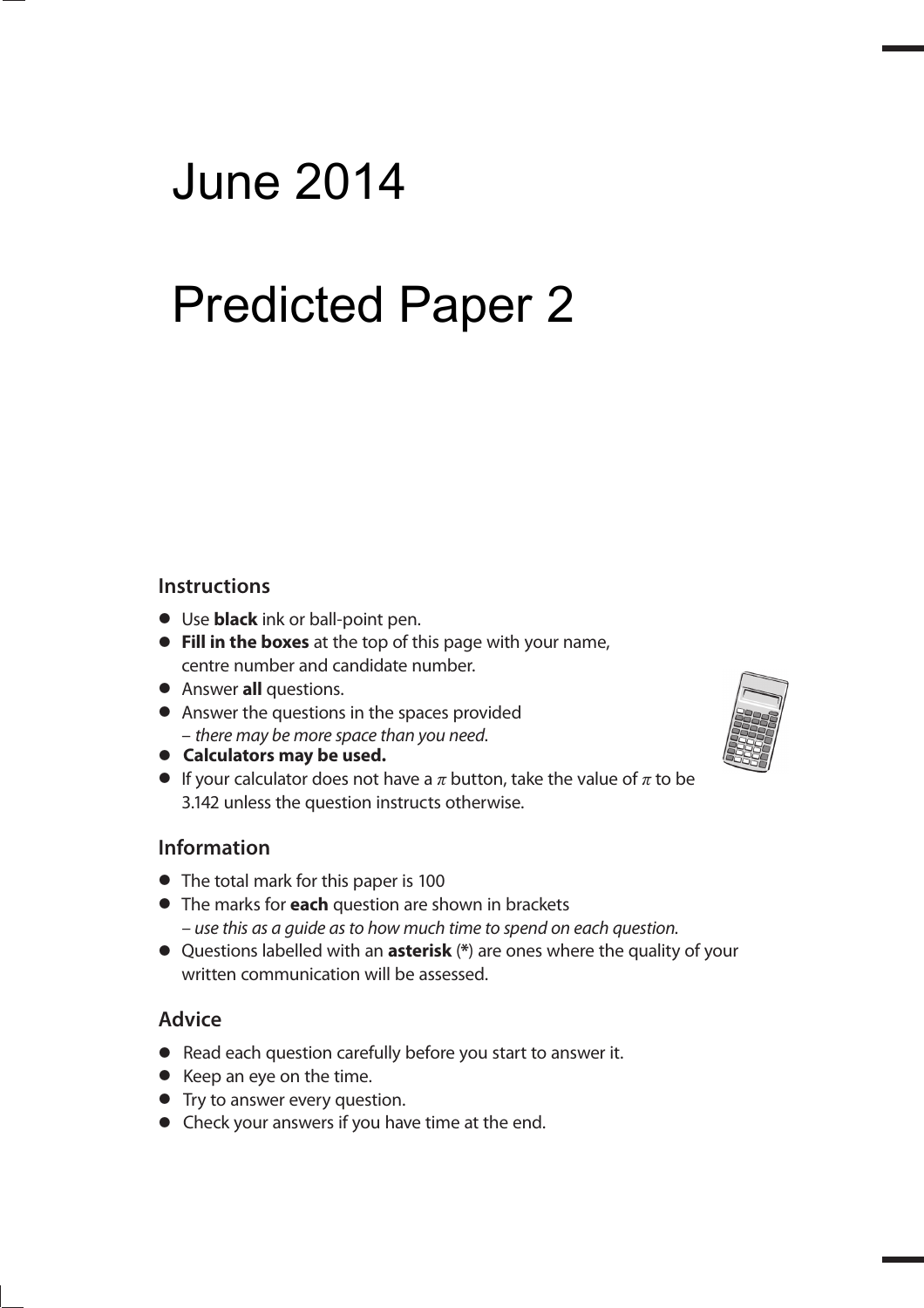

Formulae: Higher Tier

**You must not write on this formulae page. Anything you write on this formulae page will gain NO credit.**



1 2  $(a + b)h$ 



Volume of cone = 
$$
\frac{1}{3}\pi r^2 h
$$

 $T^2$  **Curved surface area of cone** =  $\pi r l$ 



where  $a \neq 0$ , are given by

$$
x = \frac{-b \pm \sqrt{(b^2 - 4ac)}}{2a}
$$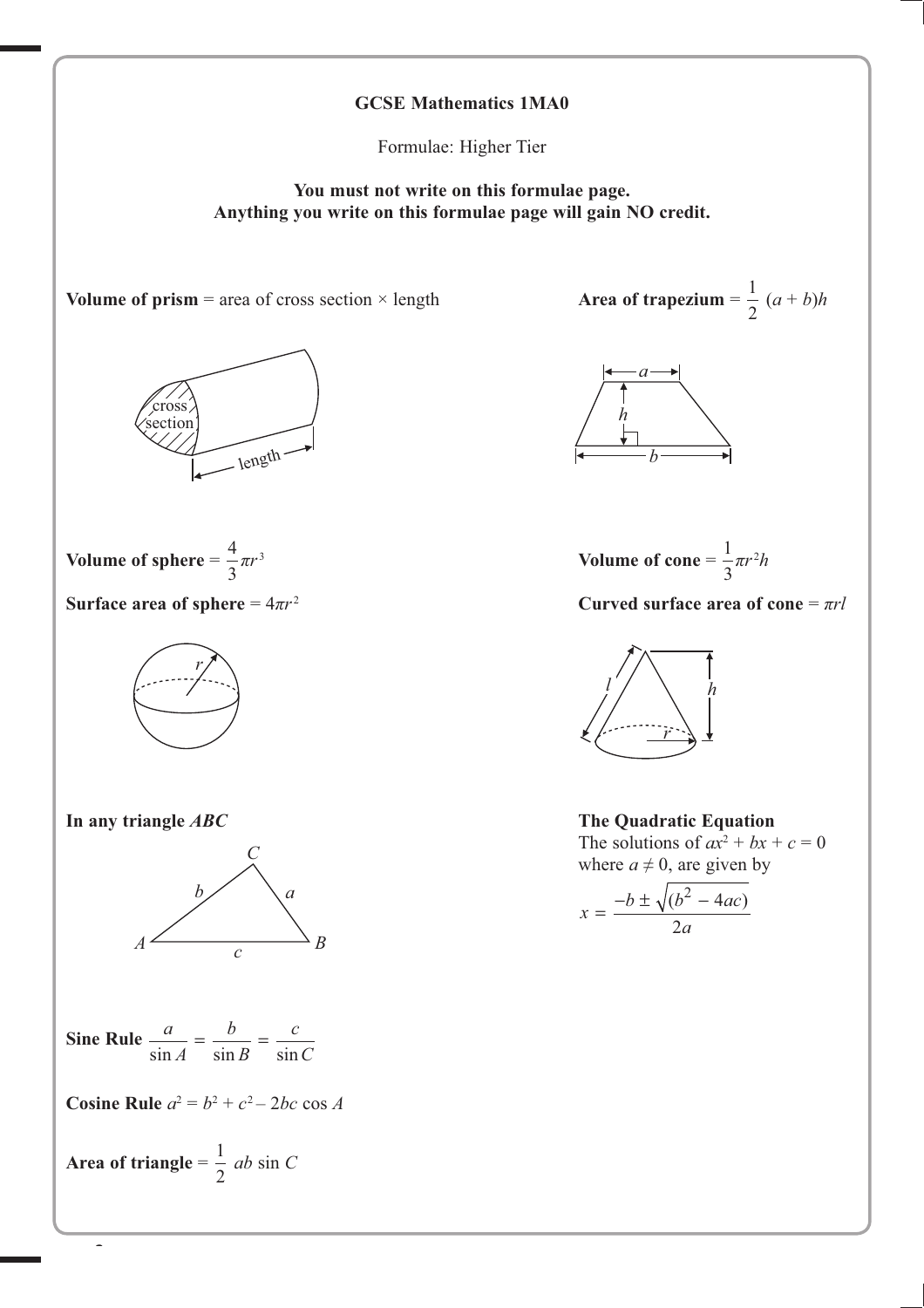**2** Here is a four-sided spinner. The sides of the spinner are labelled A, B, C and D.



The table shows the probability that the spinner will land on A or on B or on D.

| Letter      |      |      |          |
|-------------|------|------|----------|
| Probability | 0.12 | 0.39 | $0.18\,$ |

Amber spins the spinner once.

1

(a) Work out the probability that the spinner will land on C.

Lucy is going to spin the spinner 50 times.

(b) Work out an estimate for the number of times the spinner will land on A.

............................................. **(2)**

............................................. **(2)**

(Total for Question 1 is 4 marks)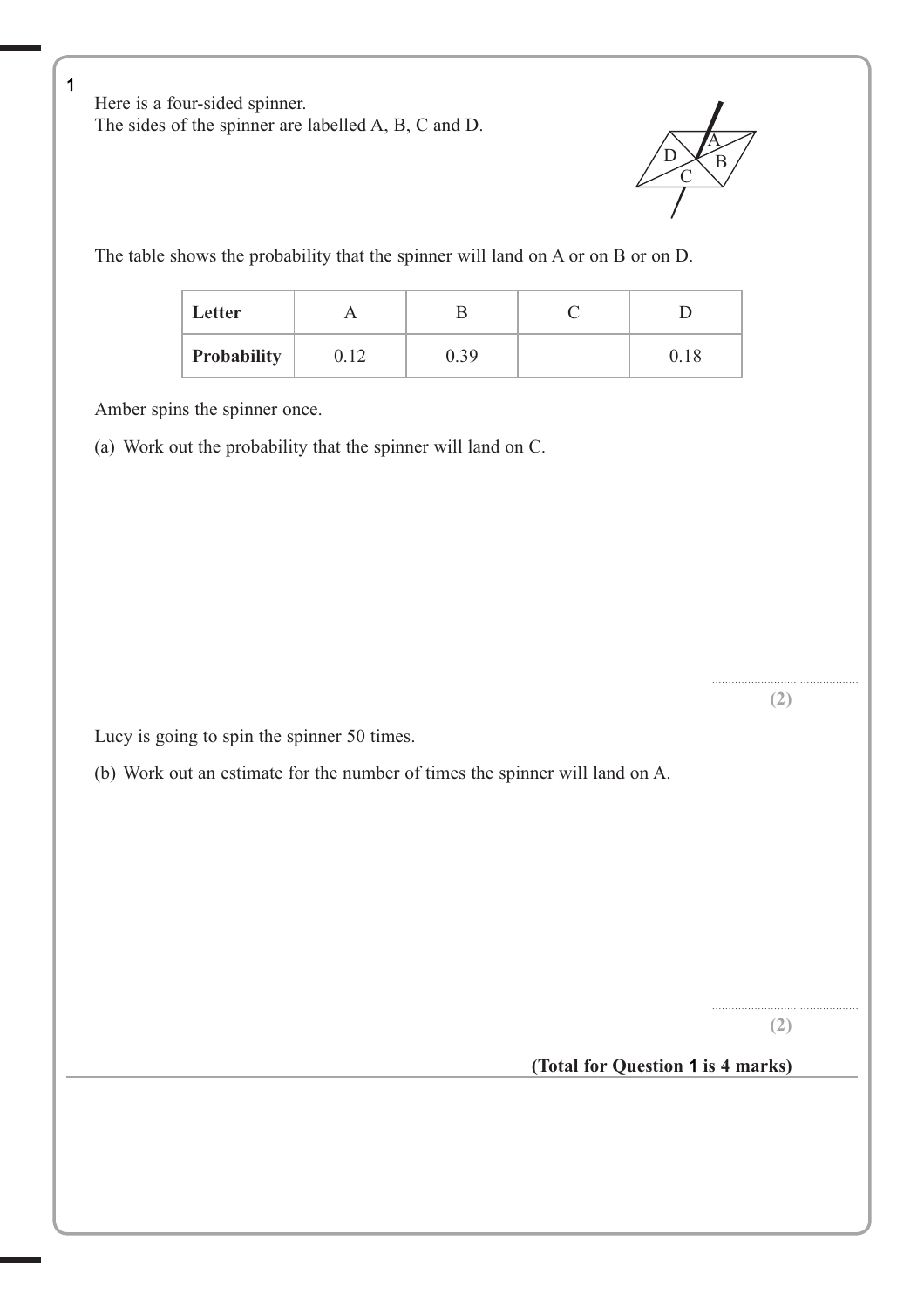**2** Here is a list of ingredients for making apple crumble for 2 people.  $2.$ 

| <b>Apple Crumble</b><br>for 2 people |  |  |  |
|--------------------------------------|--|--|--|
| 10 ounces apples                     |  |  |  |
| 4 ounces flour                       |  |  |  |
| 2 ounces sugar                       |  |  |  |
| 1 ounce butter                       |  |  |  |
| 1 tablespoon water                   |  |  |  |
| 1 teaspoon baking powder             |  |  |  |
|                                      |  |  |  |

| 1 ounce                        | $=$ | 28 grams      |
|--------------------------------|-----|---------------|
| 1 tablespoon = $15 \text{ m}l$ |     |               |
| 1 teaspoon                     | =   | $5 \text{ m}$ |
|                                |     |               |

Anne is going to make apple crumble for 5 people.

 (a) Work out how much flour she needs. Give your answer in grams.

............................................. grams

**(3)**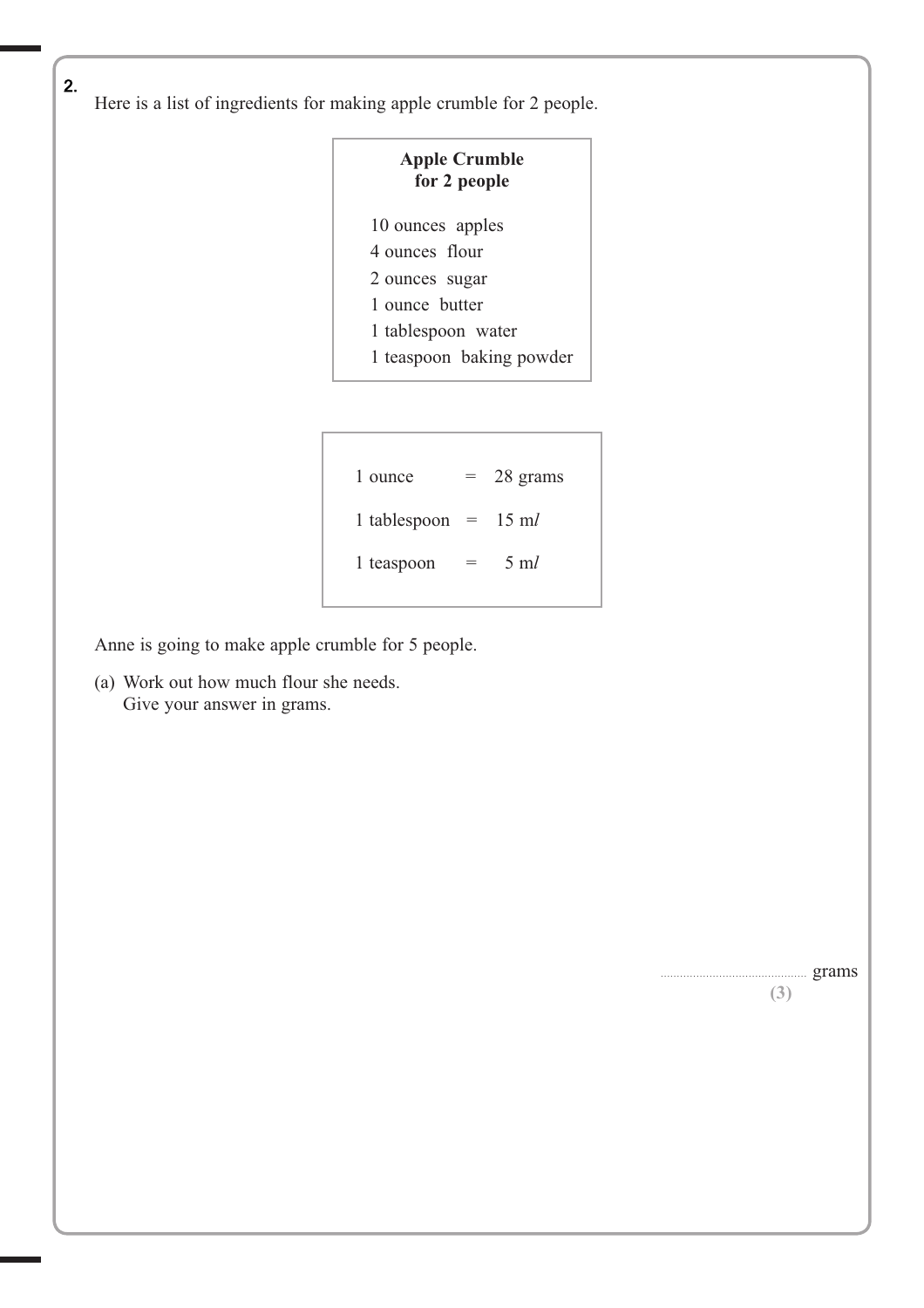David is making an apple crumble. He uses 140 grams of butter.

(b) Work out how many people he is making apple crumble for.

............................................. **(2)**

**(Total for Question 2 is 5 marks)**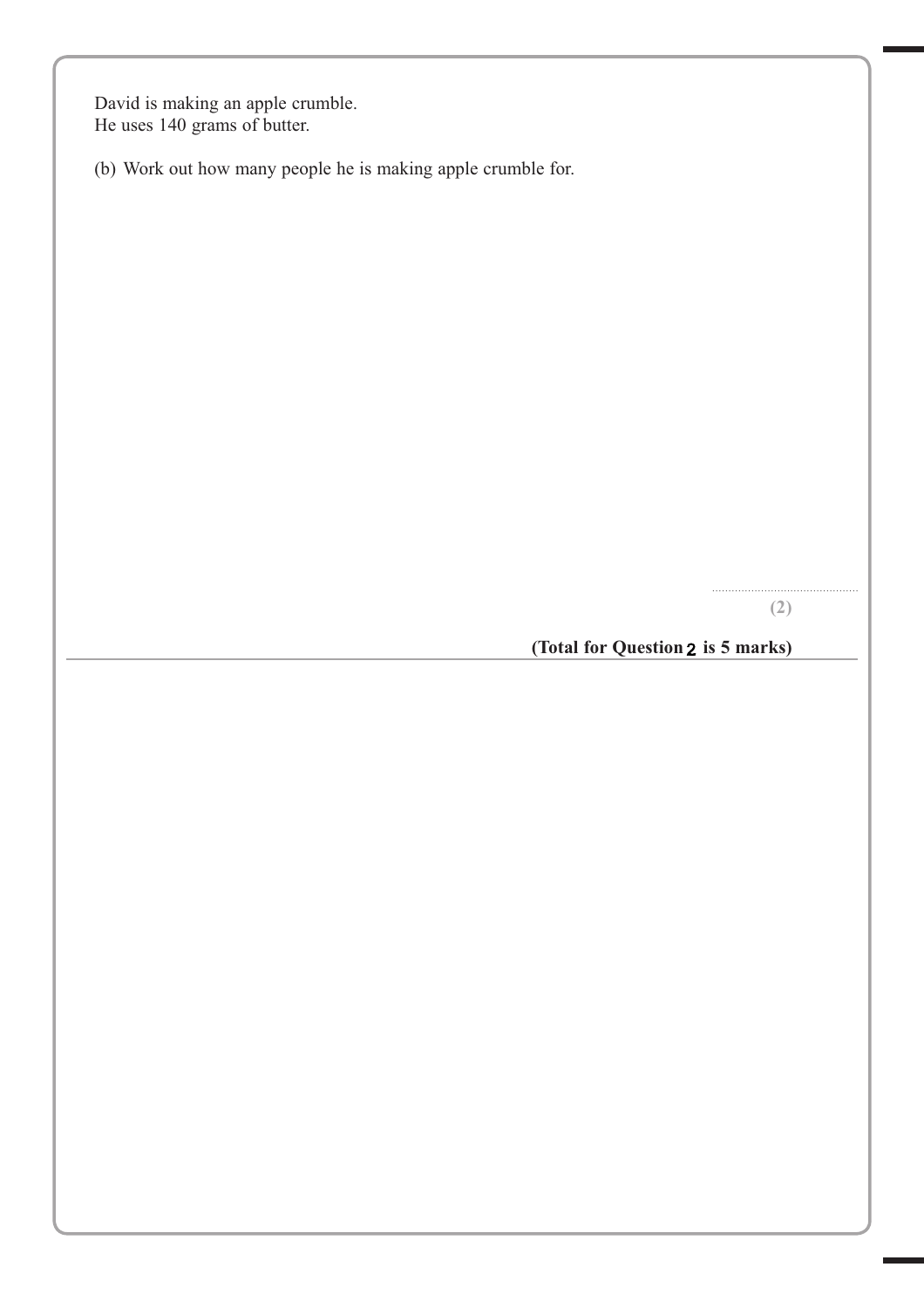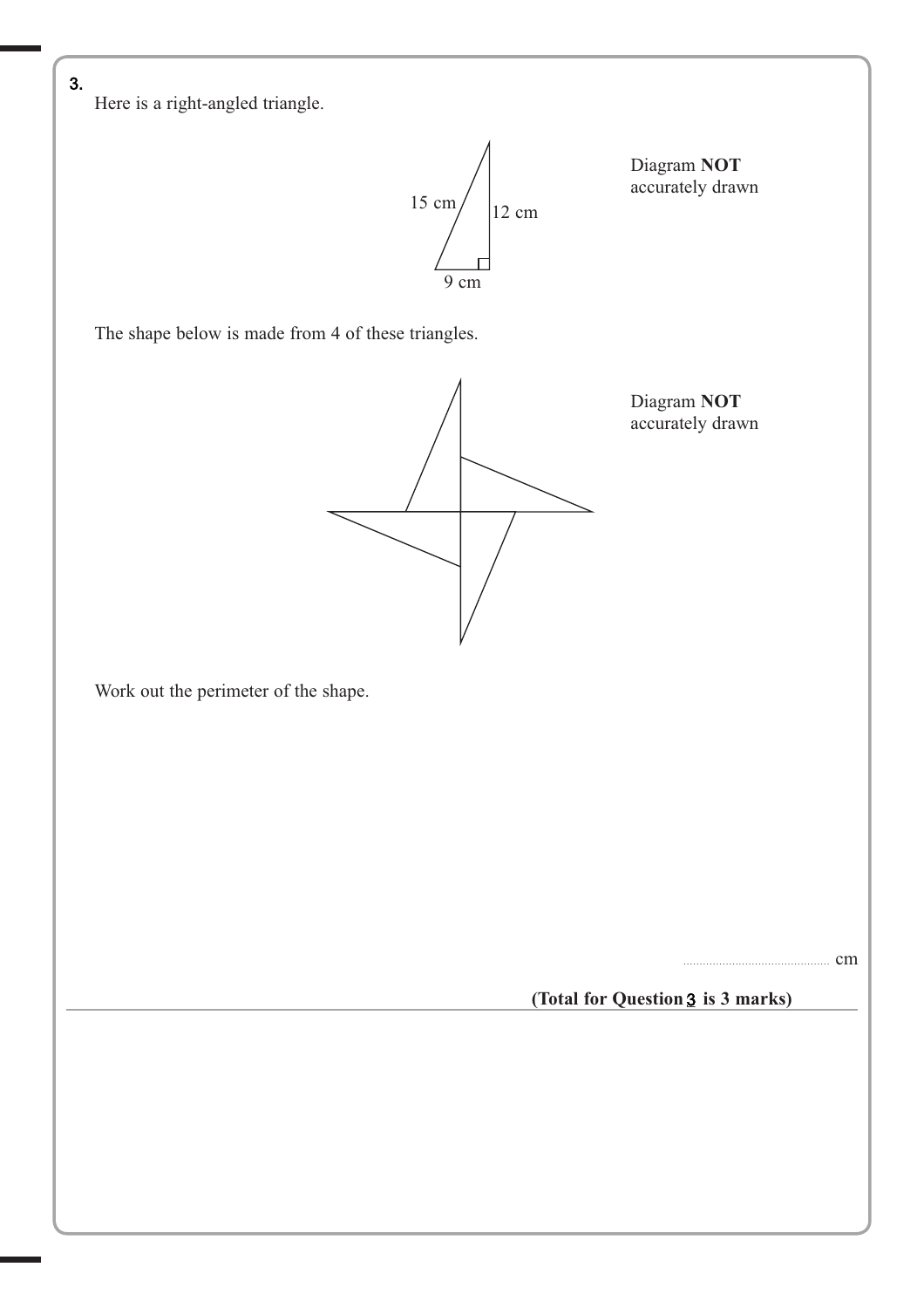**4** A survey was carried out for a magazine.

90 cat owners were asked to write down the make of cat food their cats liked best.

The bar chart shows information about the results.



The information in the bar chart is going to be shown in a pie chart.

Use the information in the bar chart to complete the pie chart.

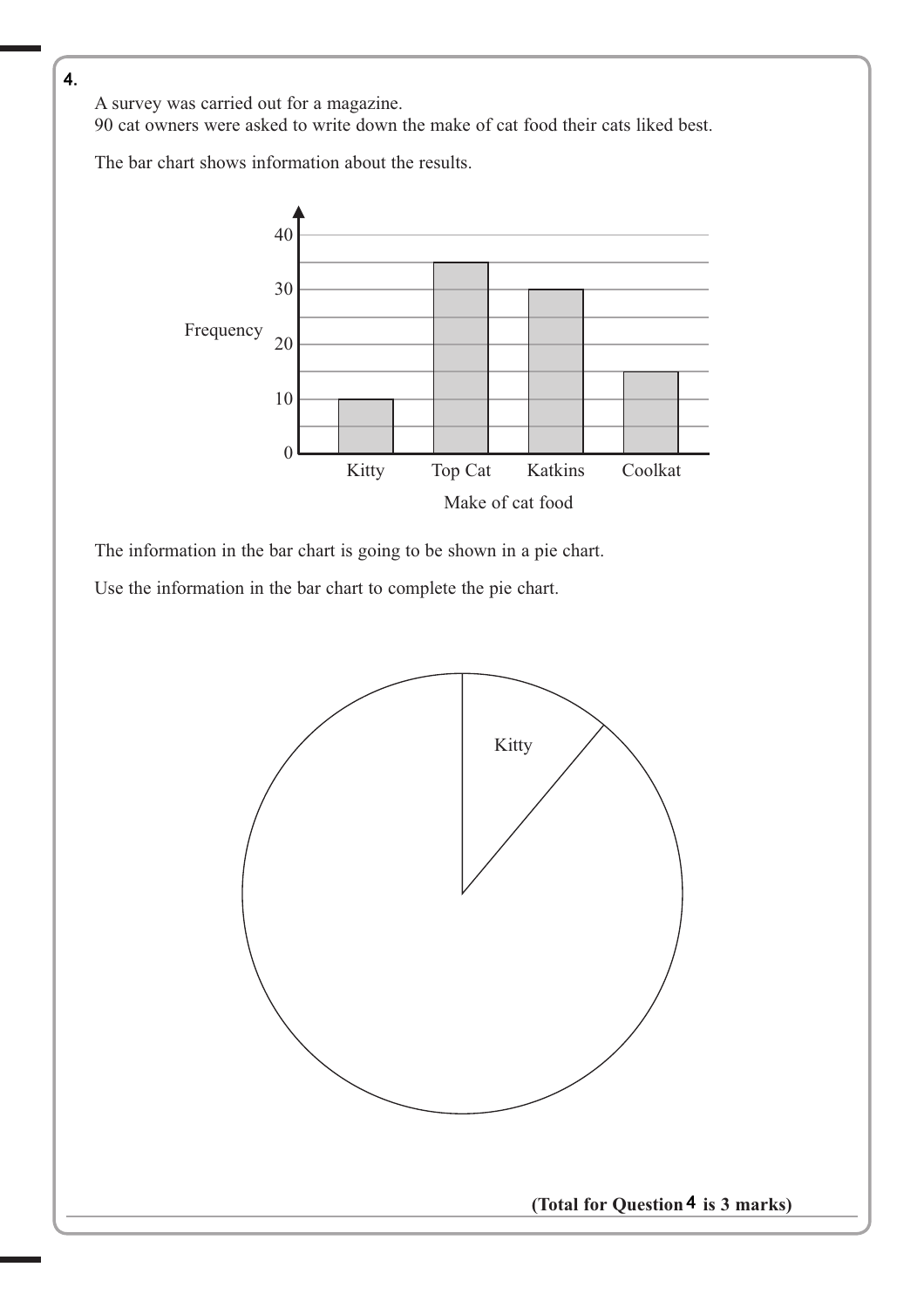

(Total for Question 5 is 4 marks)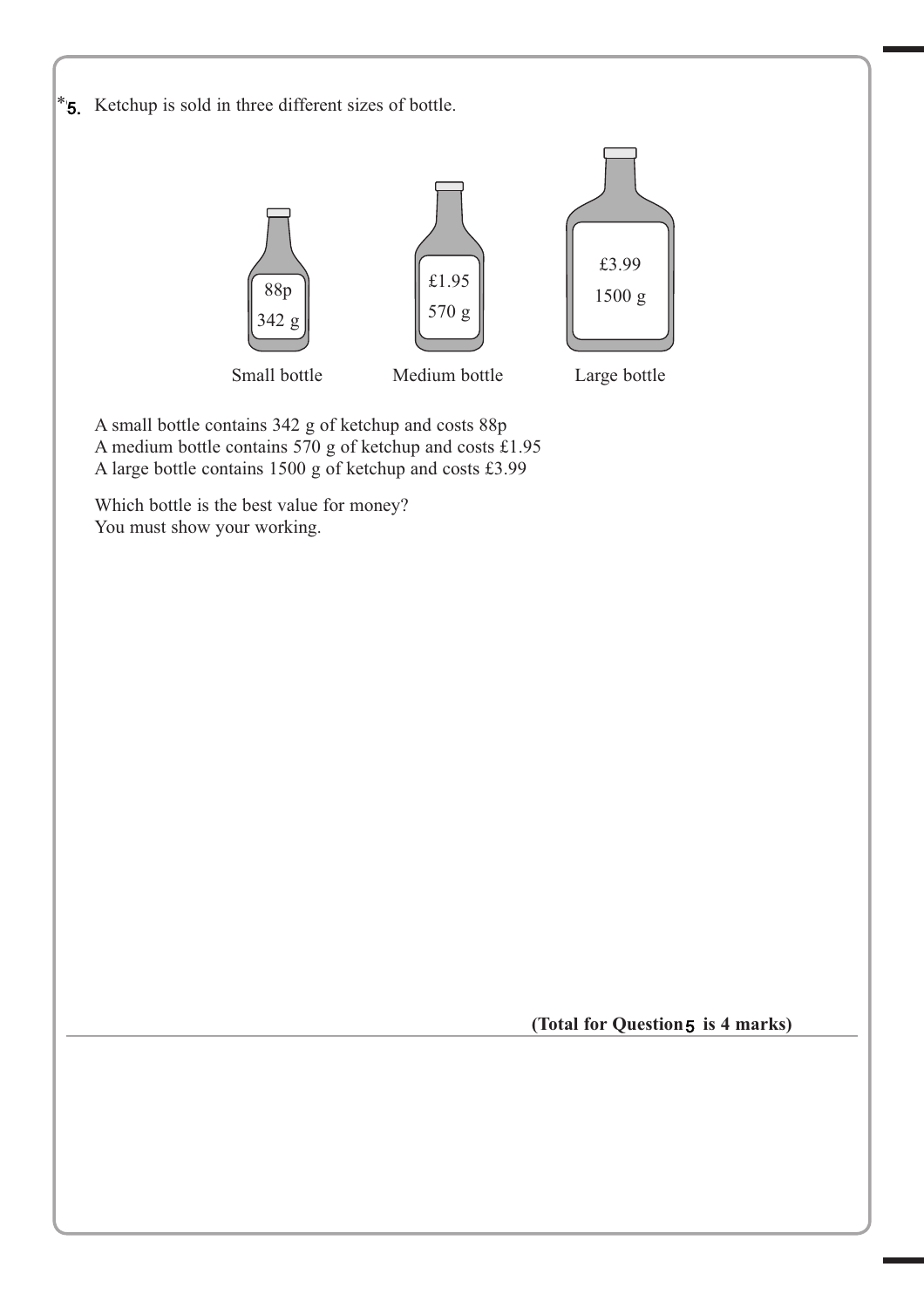Susie has to deliver some packages and some parcels.

 The total number of packages is 4 times the number of parcels. The total number of packages and parcels is 40

 Each parcel has a weight of 1.5 kg. The total weight of the packages and parcels is 37.6 kg.

Each of the packages has the same weight.

Work out the weight of each package.

 $kg$ 

(Total for Question 6. is 4 marks)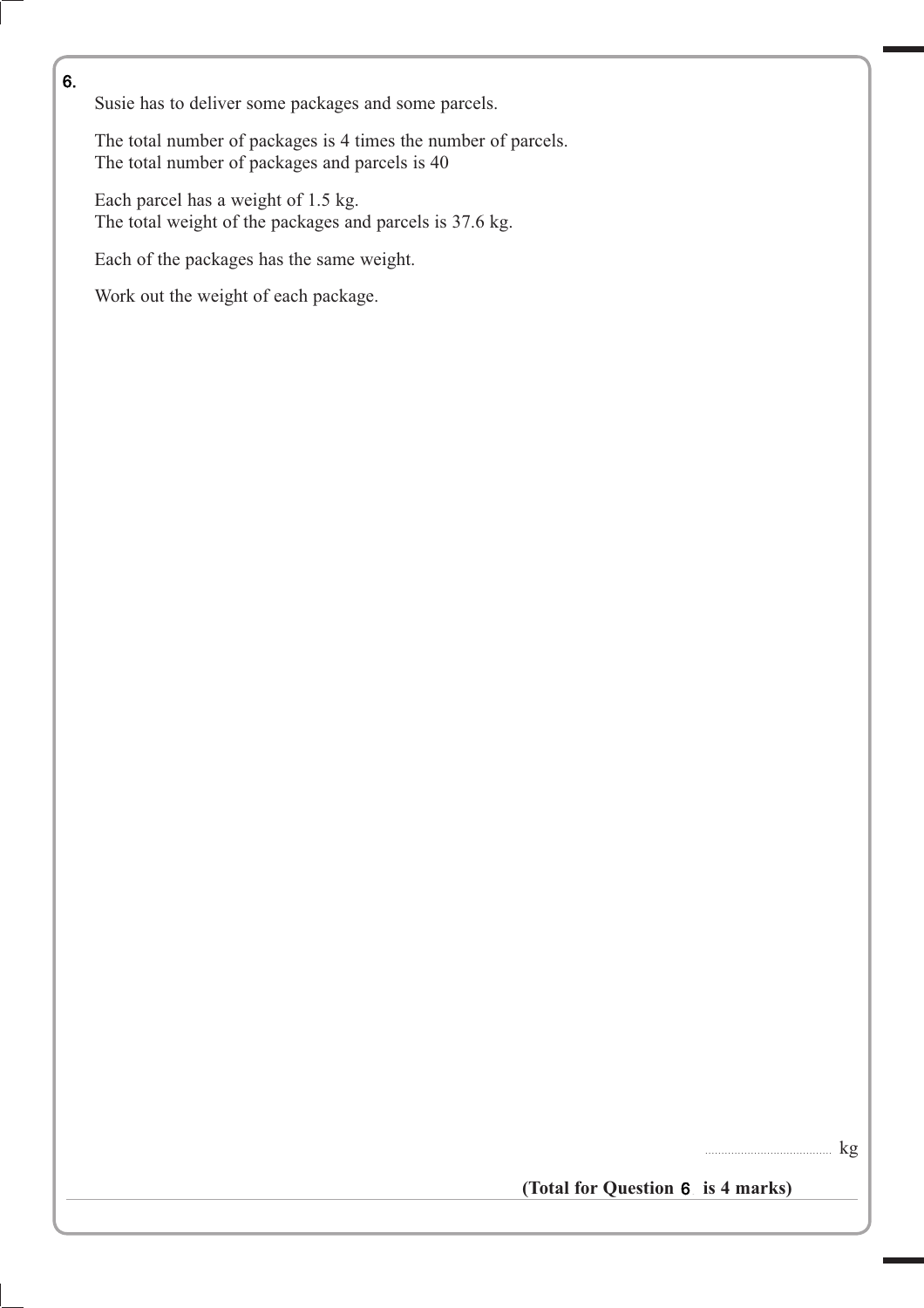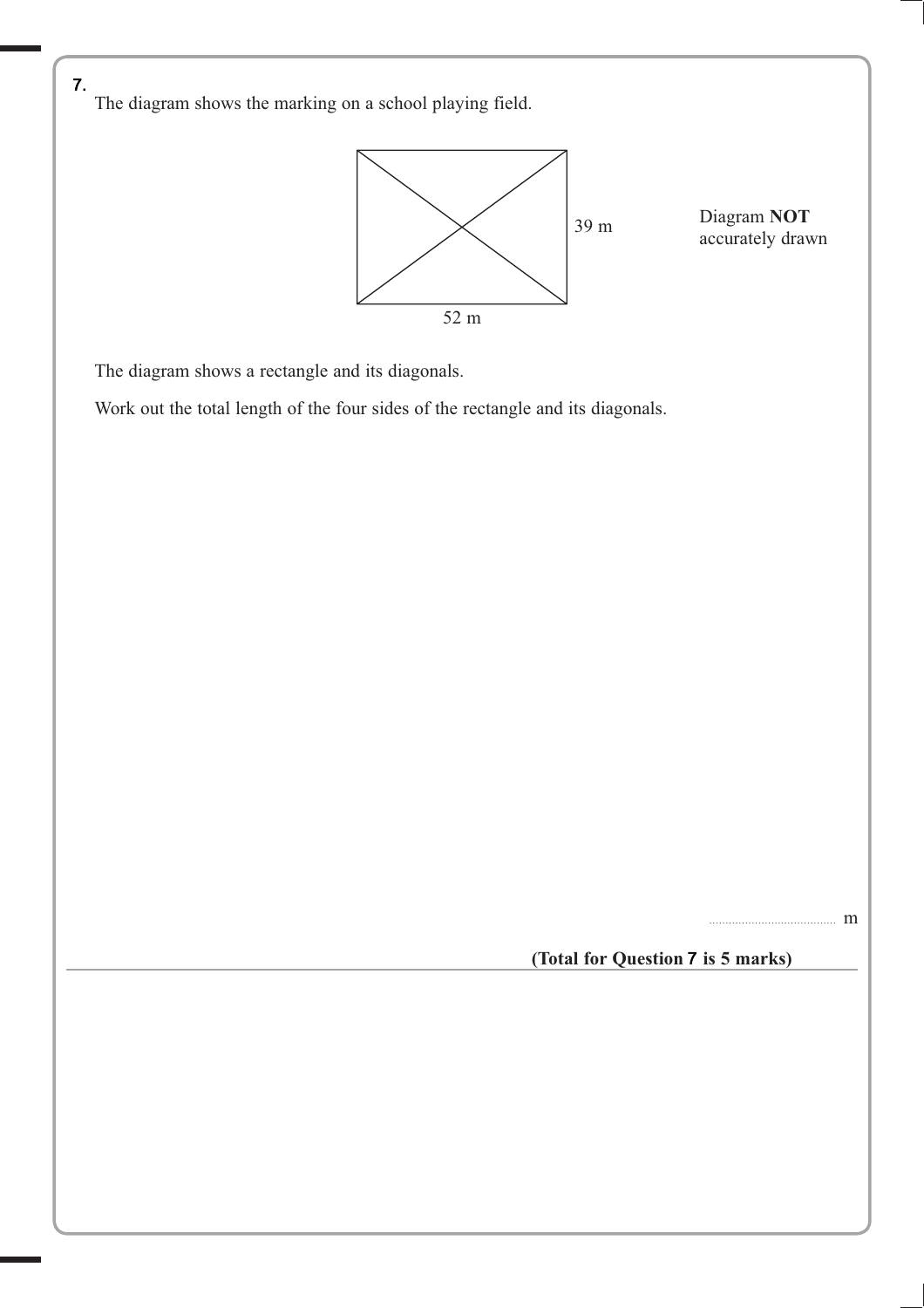**13** Mr and Mrs Adams sold their house for £168 000 They made a profit of 12% on the price they paid for the house.

Calculate how much they paid for the house.

£ .............................................

#### (Total for Question 8 is 3 marks)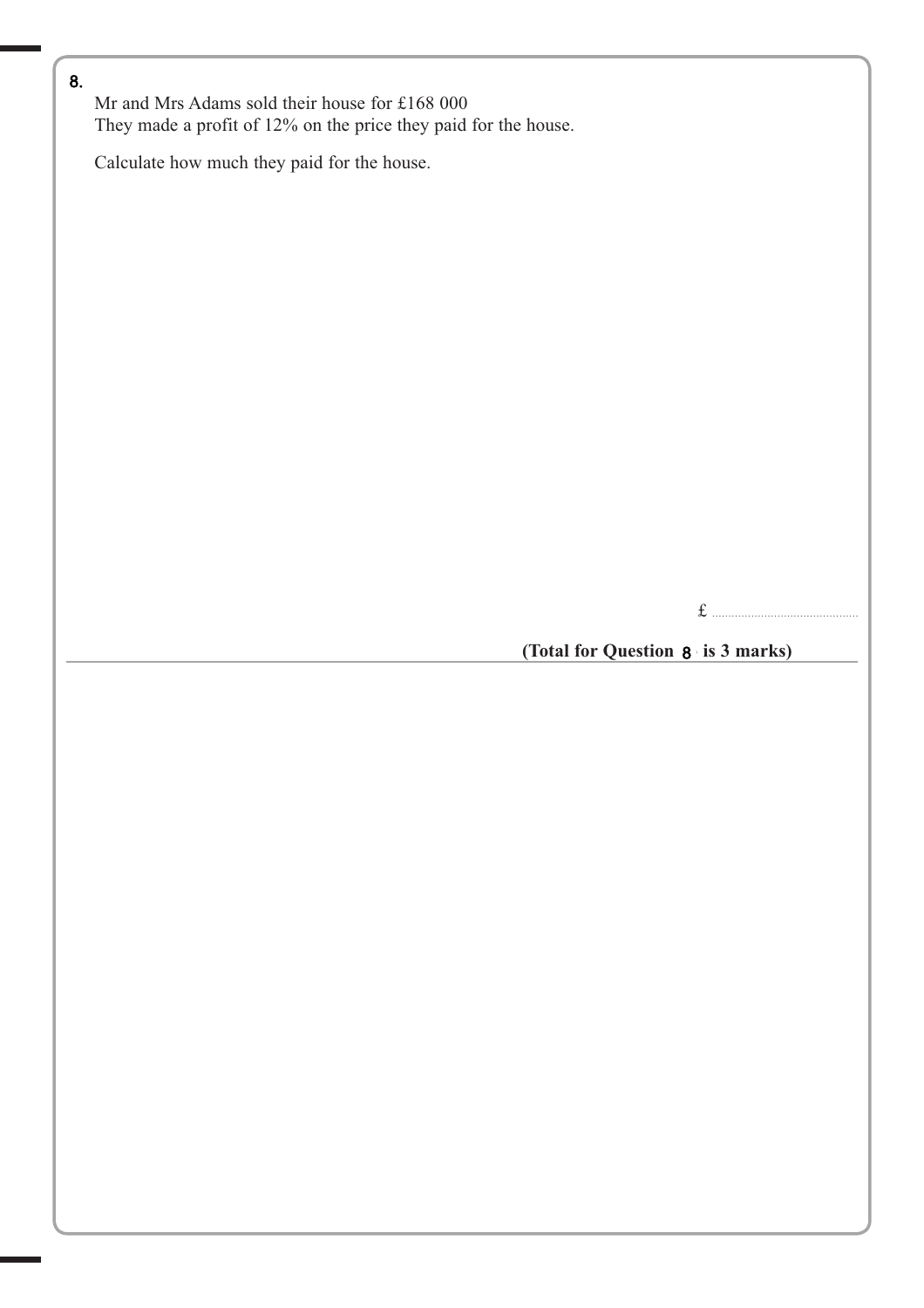**3** Faisel weighed 50 pumpkins.

The grouped frequency table gives some information about the weights of the pumpkins.

| Weight $(w \text{ kilograms})$ | <b>Frequency</b> |
|--------------------------------|------------------|
| $0 \leq w \leq 4$              | 11               |
| $4 \leq w \leq 8$              | 23               |
| $8 \leq w \leq 12$             | 14               |
| $12 \leq w \leq 16$            |                  |

Work out an estimate for the mean weight.

............................................. kg

 **(Total for Question 9 is 4 marks)**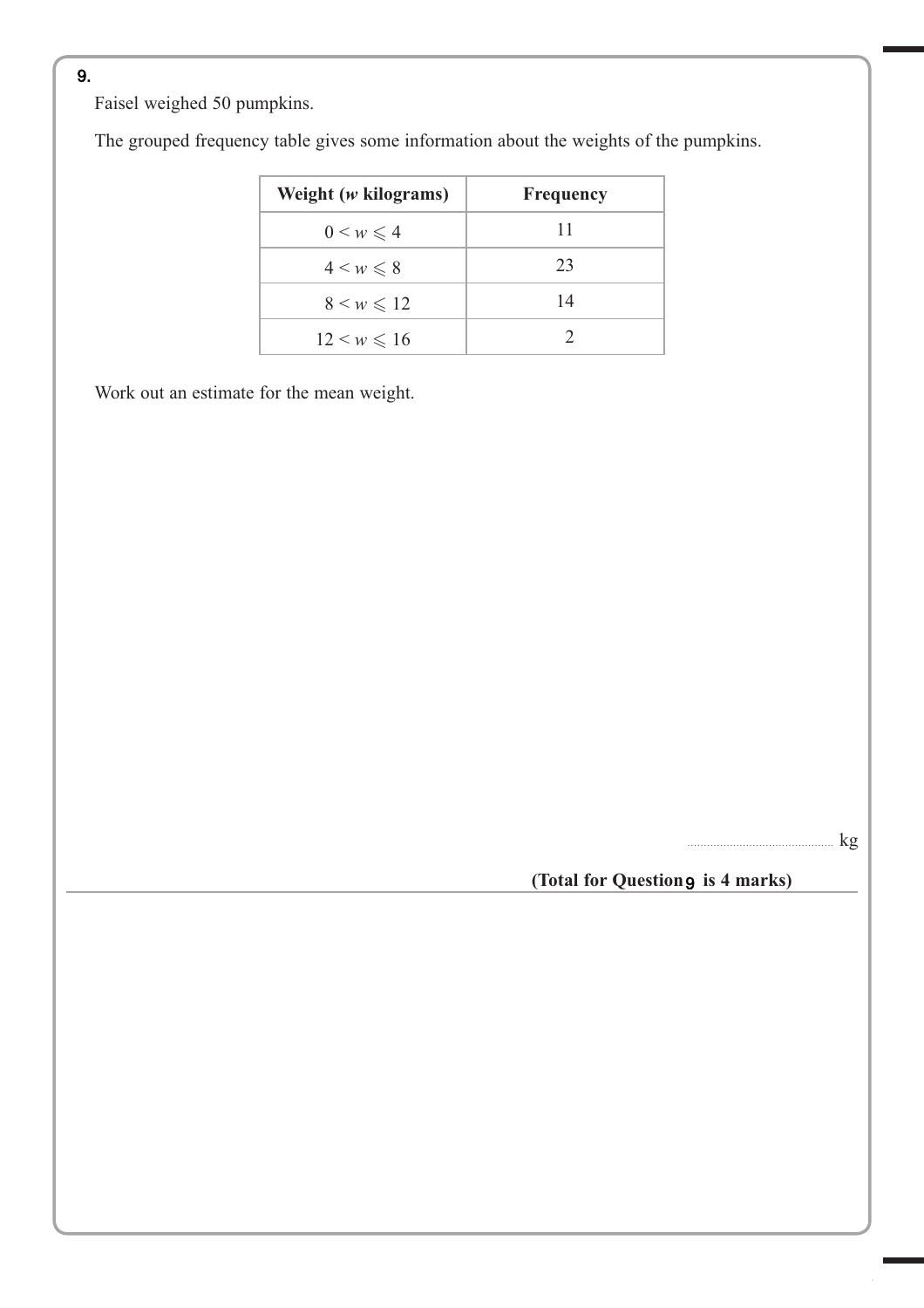**11** The equation

$$
x^3-6x=84
$$

has a solution between 4 and 5

 Use a trial and improvement method to find this solution. Give your answer correct to one decimal place. You must show all your working.

(Total for Question 10 is 4 marks)

…...................................................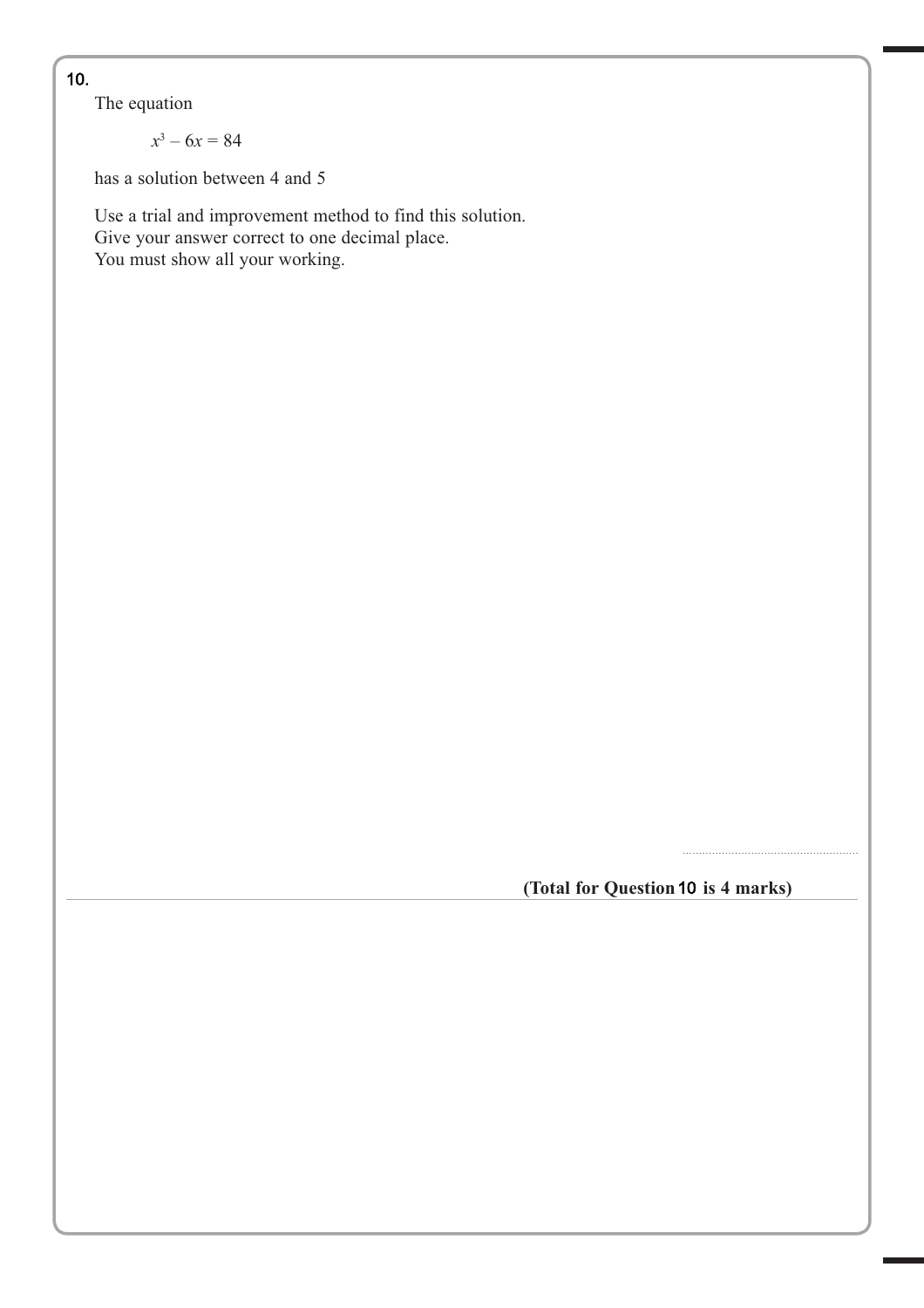

*ABCD* is a parallelogram.

*DC* = 5 cm Angle  $ADB = 36^\circ$ 

 Calculate the length of *AD*. Give your answer correct to 3 significant figures.

............................................. cm

**(Total for Question 14 is 4 marks)** 11

11.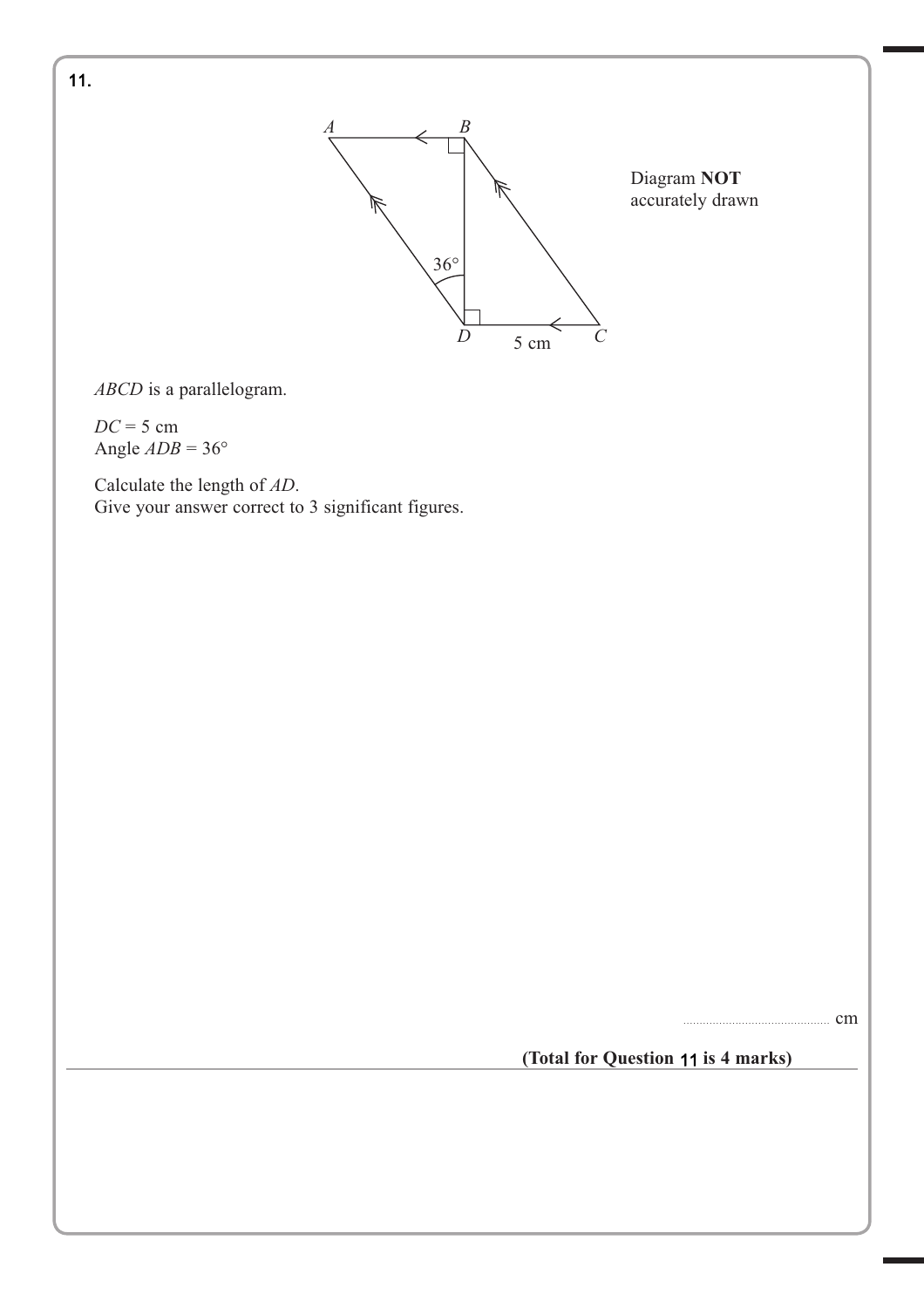

**12** Ella is designing a glass in the shape of a cylinder. The glass must hold a minimum of  $\frac{1}{2}$ 2 litre of liquid. The glass must have a diameter of 8 cm. Calculate the minimum height of the glass.



Diagram **NOT** accurately drawn

.cm

**(Total for Question 12 is 5 marks)** 12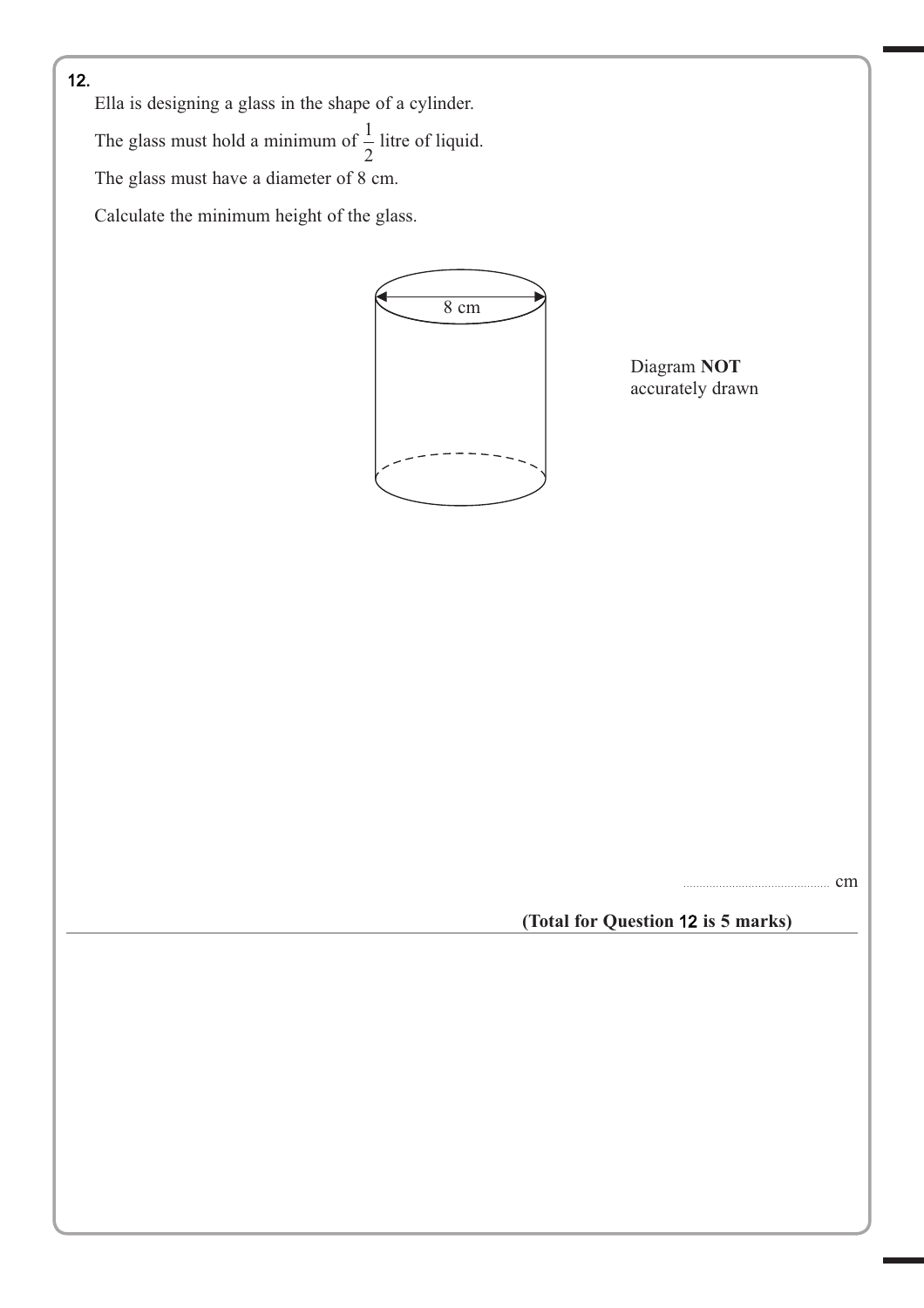**11** Martin bought a computer for £1200 At the end of each year the value of the computer is depreciated by 20%.

 After how many years will the value of the computer be £491.52? You must show your working.

#### (Total for Question <sup>13</sup> is 3 marks)

..........................................................

...............................................

14.

**12** The table shows the number of students in each year group at a college.

| <b>Year group</b>           | <b>Number of students</b> |
|-----------------------------|---------------------------|
|                             | 182                       |
| $\mathcal{D}_{\mathcal{L}}$ | 140                       |
| 3                           | 98                        |
| Total                       | 420                       |

The college secretary took a stratified sample of 135 students, by year group.

Work out the number of year 2 students in her sample.

**(Total for Question 12 is 2 marks)** 14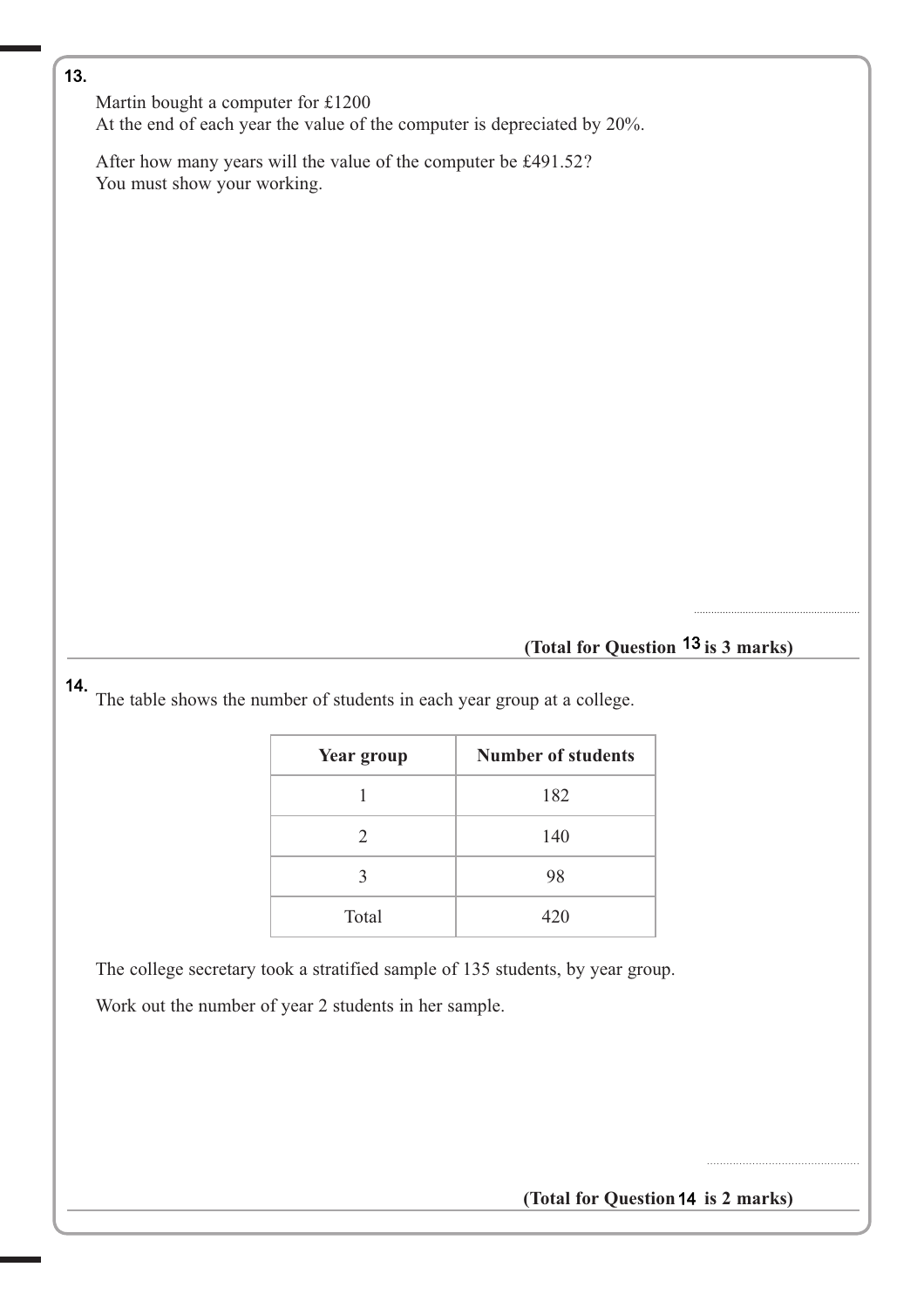

Diagram **NOT** accurately drawn

 The diagram shows a solid triangular prism. All the measurements are in centimetres.

The volume of the prism is  $V \text{ cm}^3$ .

 Find a formula for *V* in terms of *x*. Give your answer in simplified form.

(Total for Question 15 is 3 marks)

.................................................................................

**11** 15.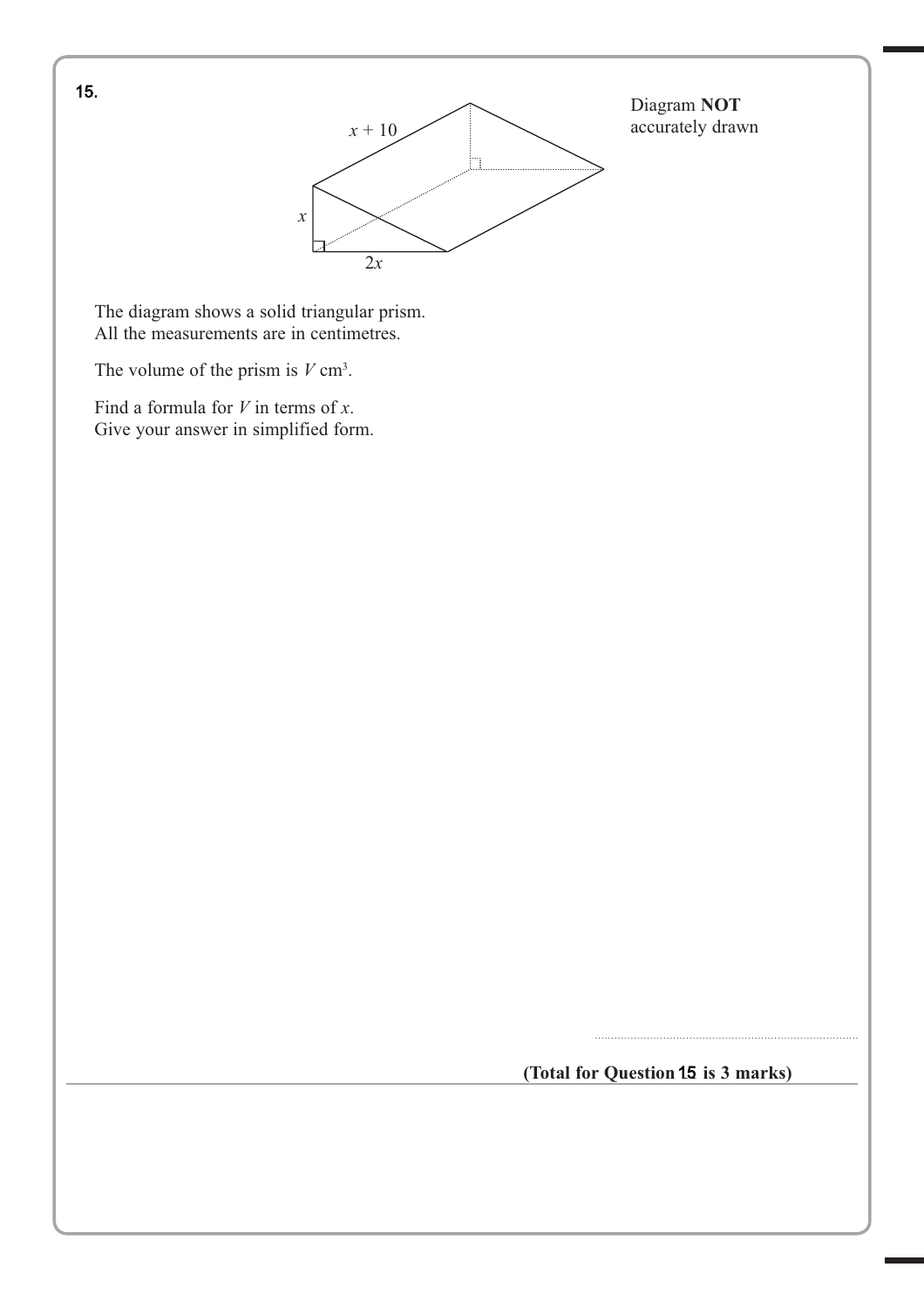# (a) Factorise  $x^2 + 5x + 4$ 16.

(b) Expand and simplify  $(3x-1)(2x+5)$ 

(c) Write as a single fraction  $\frac{1}{2}$ 2 1 5 1  $\frac{1}{x} + \frac{1}{5x} - \frac{1}{3x}$ 

> ............................................. **(2)**

..................................................................

..................................................................

**(2)**

**(2)**

(Total for Question 16 is 6 marks)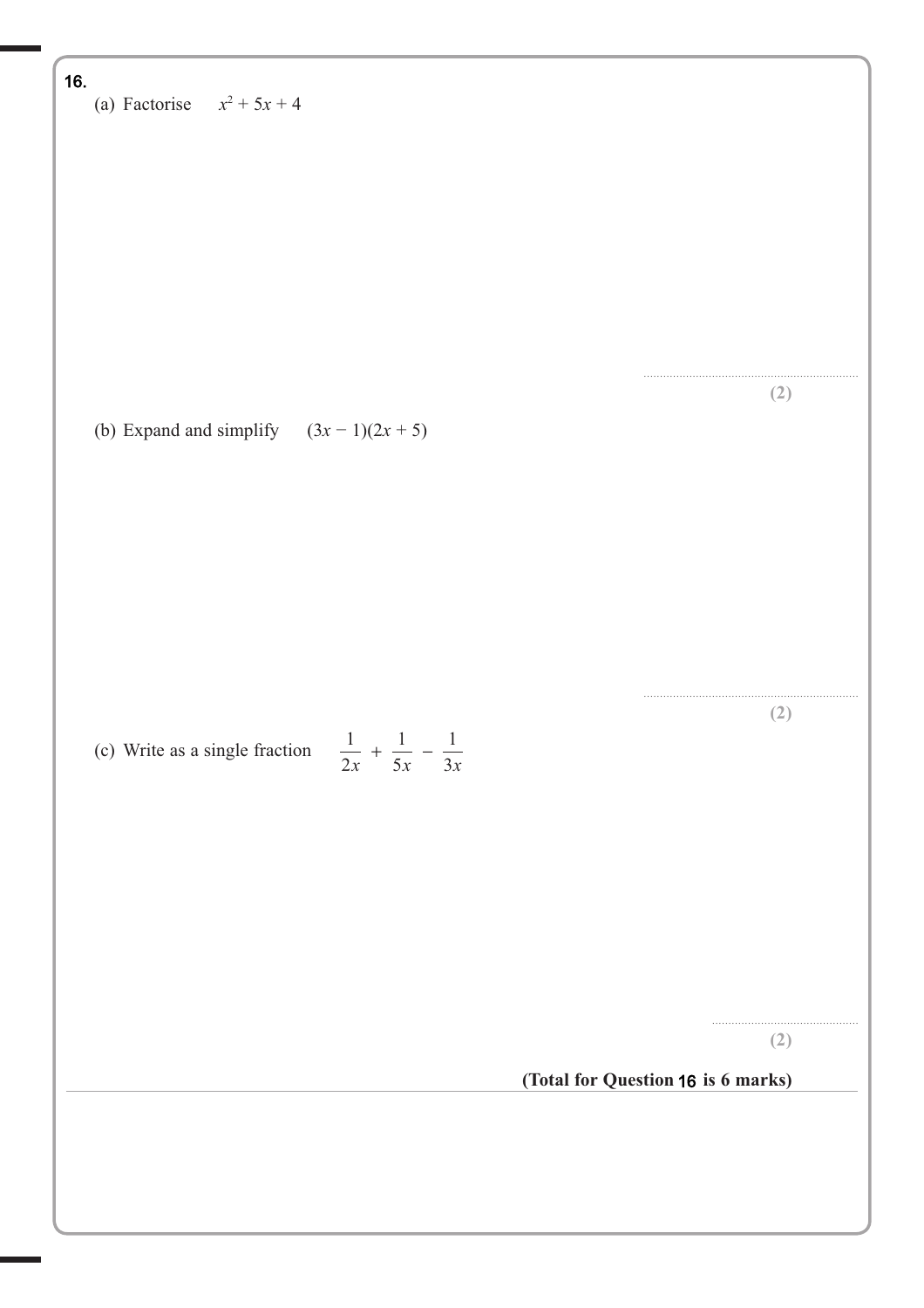(a) Given that *x* is an integer such that  $-2 < x \le 3$ *y* is an integer such that  $-1 \le y < 5$ and  $y = x$  write down the possible values of *x*. .................................................................................................... **(2)** (b) On the grid below, show by shading the region defined by the inequalities  $y > 1$   $y < 2x - 2$   $y < 6 - x$   $x > 0$  Mark this region with the letter R. **(4)** (Total for Question 17 is 6 marks)  $\begin{array}{ccccccccc}\n-1 & 0 & 1 & 2 & 3 & 4 & 5 & 6 & 7\n\end{array}$ 7 6 5 4 3 2 1 –1 –2 –3 *y* ⊿ *x* **17.** (a) Given that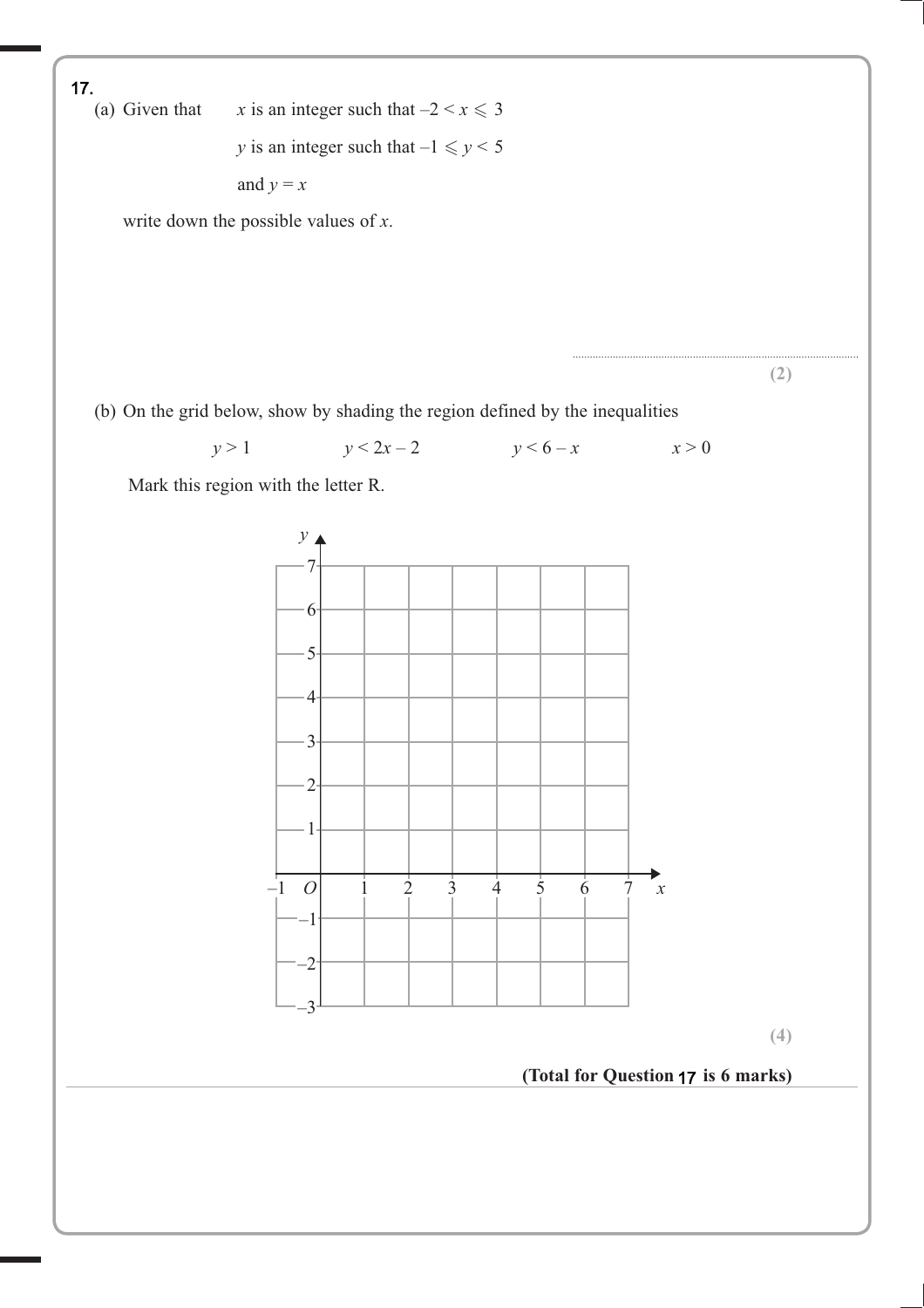The cumulative frequency graphs give information about the heights of two groups of children, group A and group B.

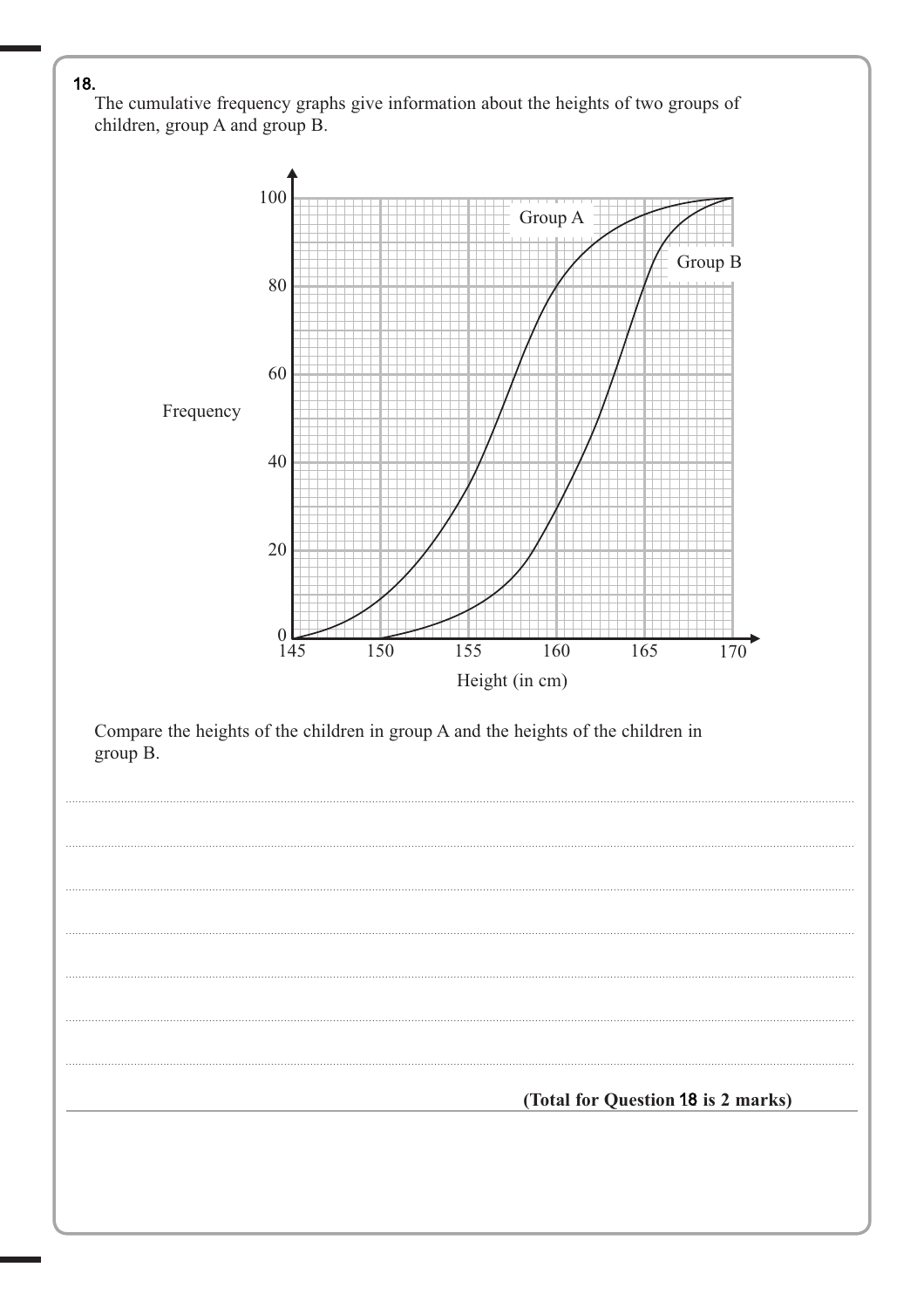**18** Solve  $5x^2 + 6x - 2 = 0$ 

Give your solutions correct to 2 decimal places.

**(Total for Question 18 is 3 marks)** 19

…...................................................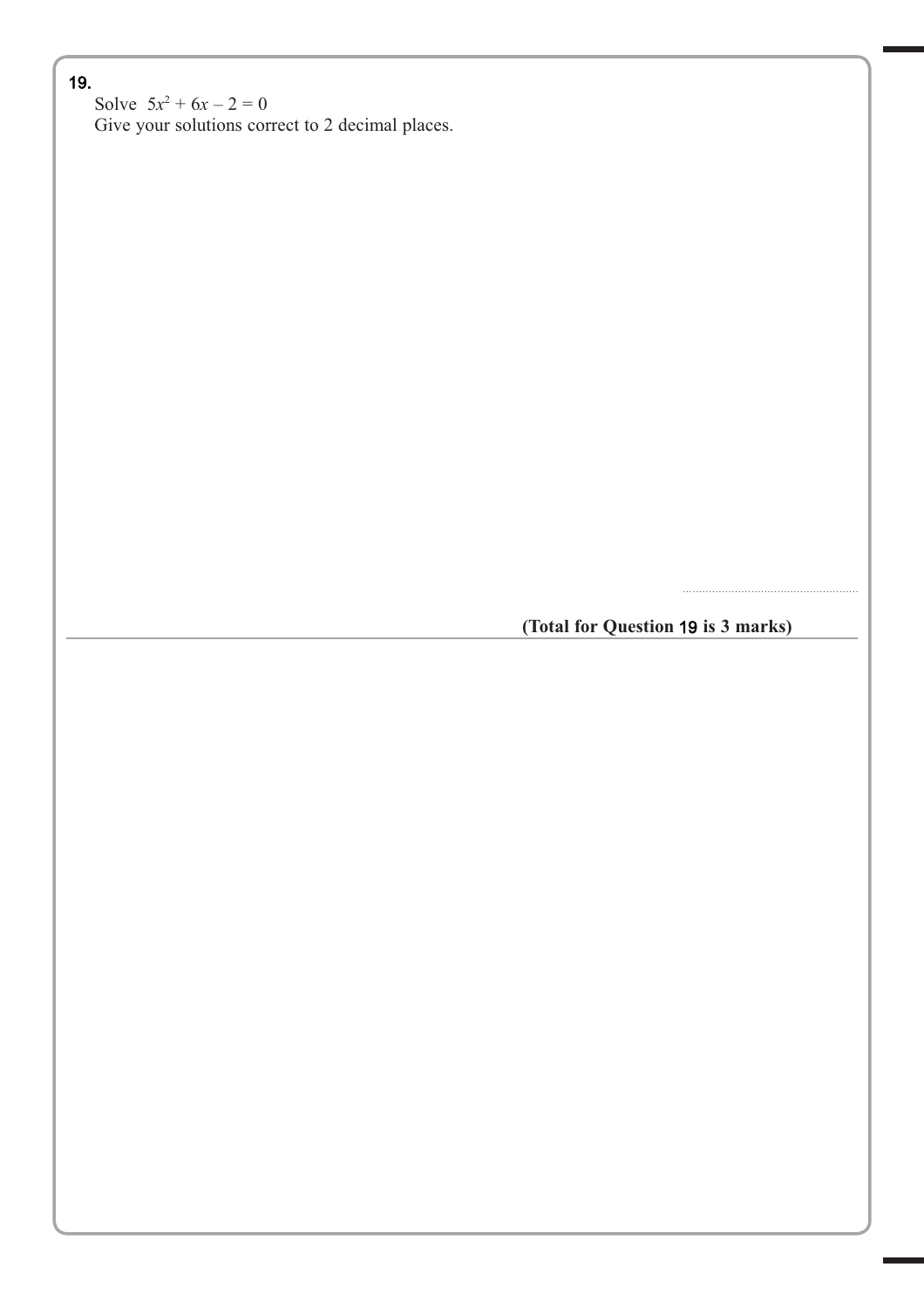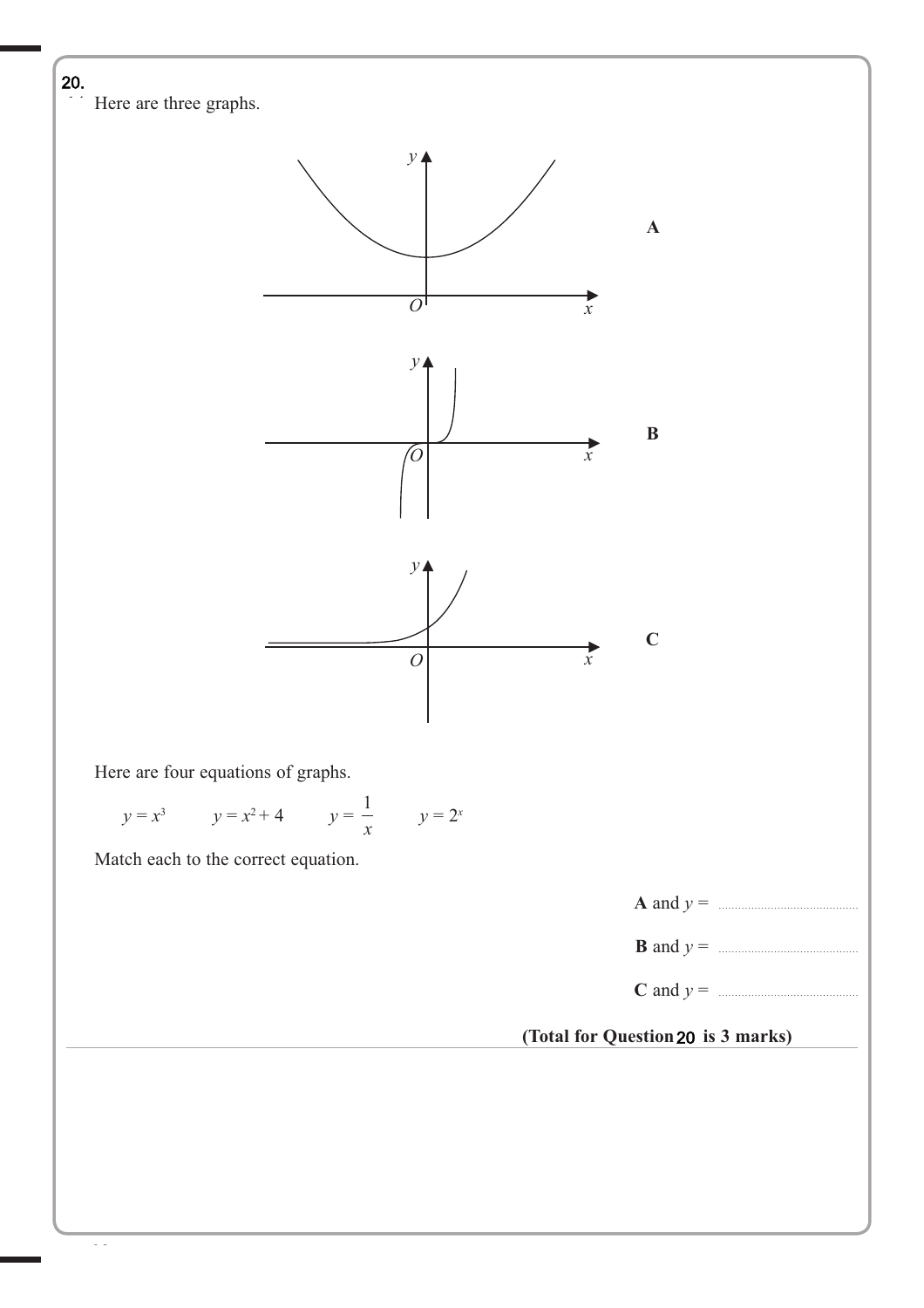**13** The table shows some information about the weights of oranges.

| Weight $(w$ grams)       | <b>Frequency</b> |
|--------------------------|------------------|
| $0 \leq w \leq 20$       |                  |
| $20 \leq w \leq 30$      | 15               |
| $30 \leq w \leqslant 50$ |                  |
| $50 \leq w \leqslant 60$ | 13               |
| $60 \leq w \leq 75$      | 15               |
| $75 \leq w \leq 100$     | 10               |

**(2)**

- (a) Use the histogram to complete the table.
- (b) Use the table to complete the histogram.

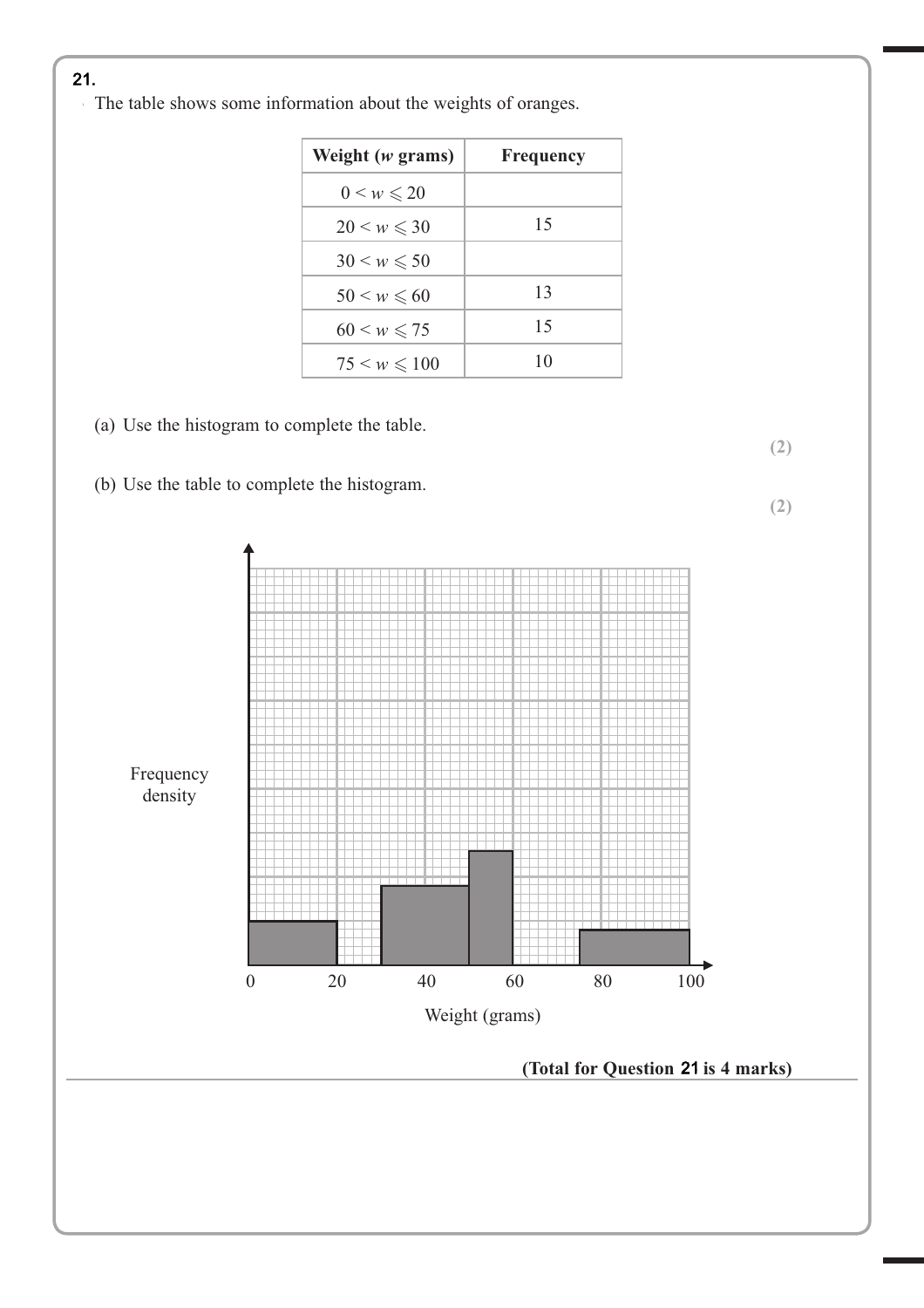Jane has a flower bed in the shape of an equilateral triangle. The perimeter of the flower bed is 15 metres.

(a) Work out the area of the flower bed. Give your answer correct to 1 decimal place.



Jane is going to fill the containers completely with compost. She has 80 litres of compost. 1 litre =  $1000 \text{ cm}^3$ .

(b) Work out how many containers Jane can fill completely with compost.

 

 $m<sup>2</sup>$ 

(Total for Question 22 is 7 marks)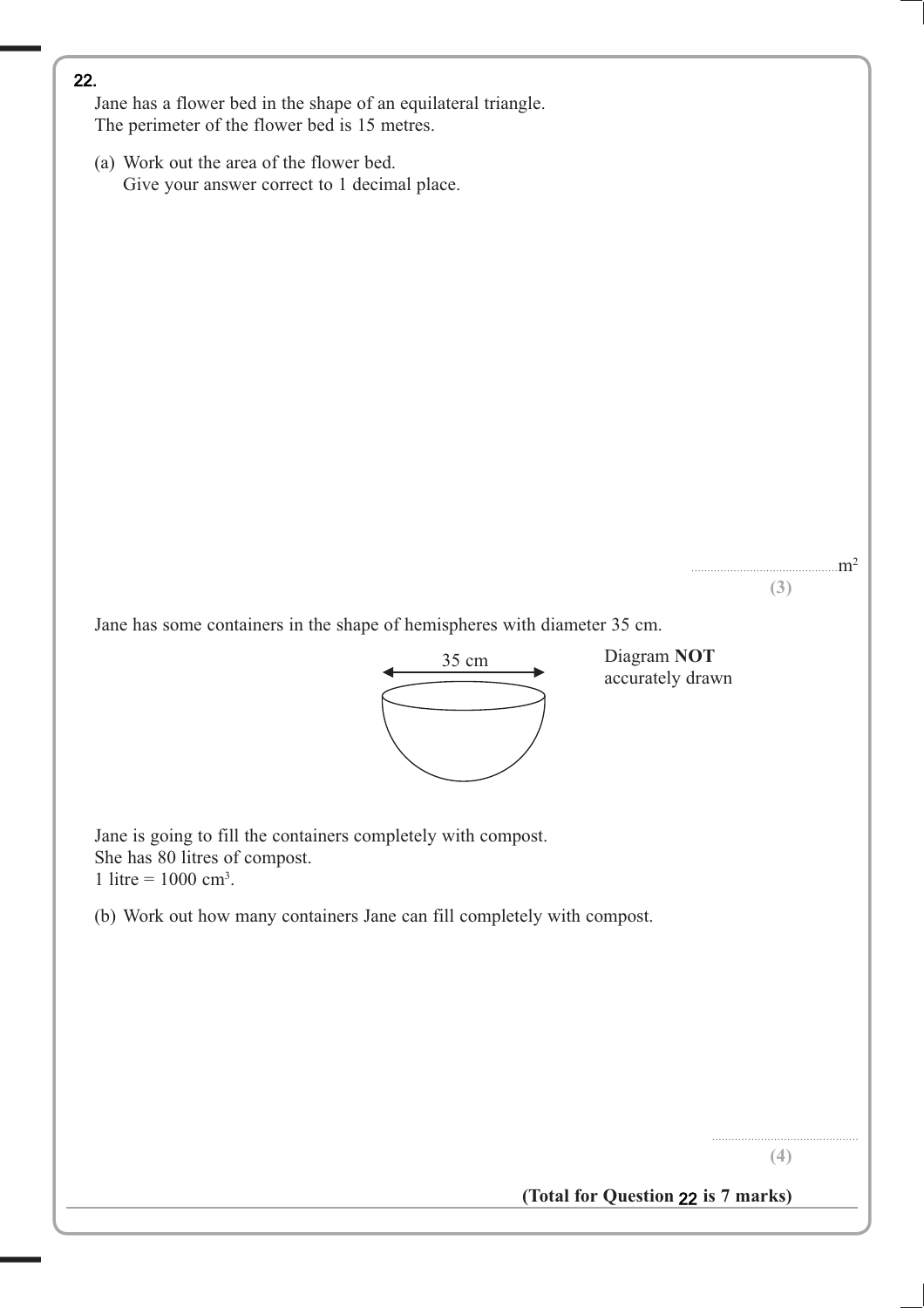

**18** *ABCD* is a quadrilateral.



Diagram **NOT** accurately drawn

 Work out the length of *DC*. Give your answer correct to 3 significant figures.

........................................ cm

(Total for Question 23 is 6 marks)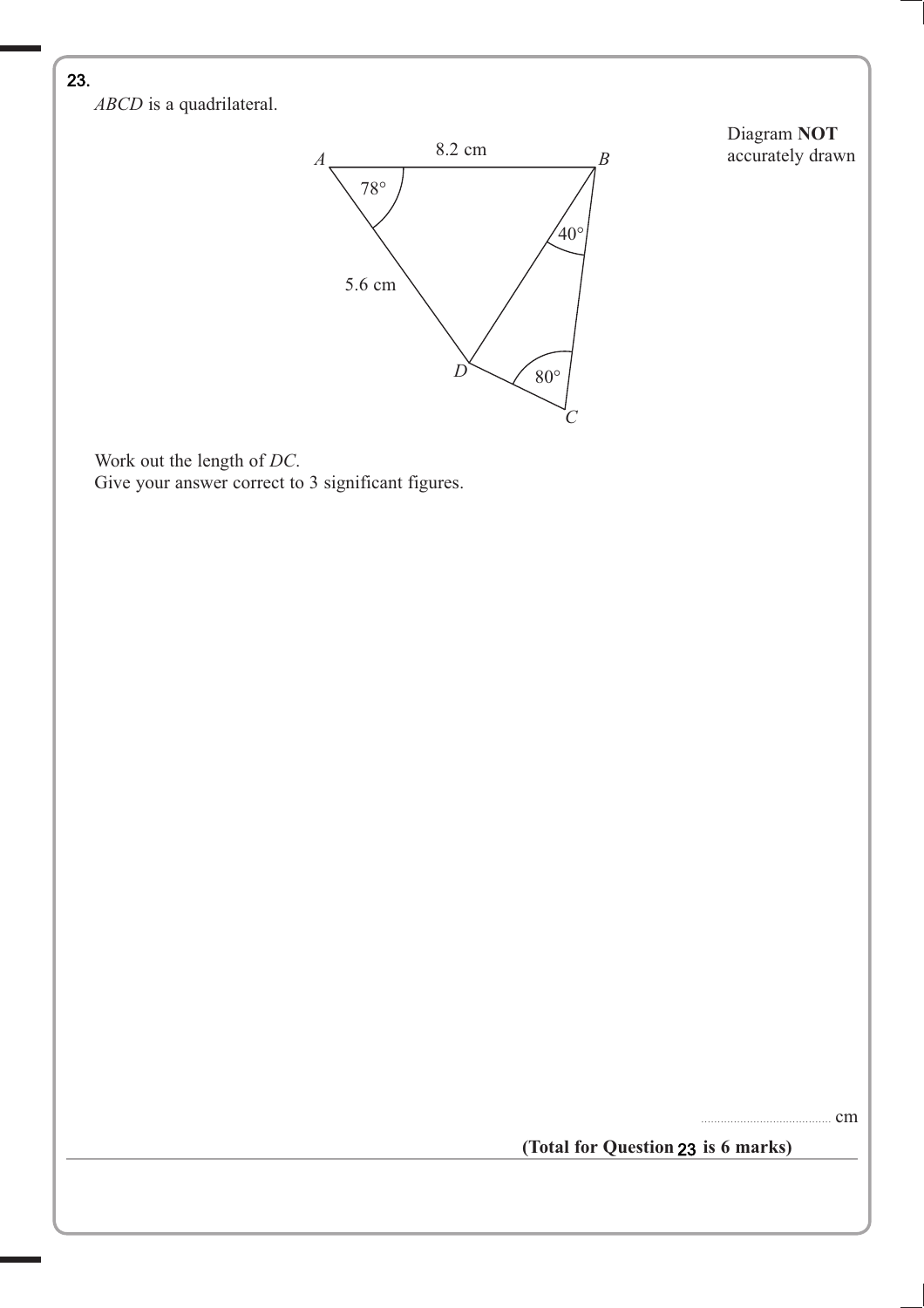

In the diagram,

 *ADE* is a right-angled triangle,  *ABCD* and *AEFG* are squares.

Prove that triangle *ABE* is congruent to triangle *ADG*.

**(Total for Question 22 is 3 marks)** 24